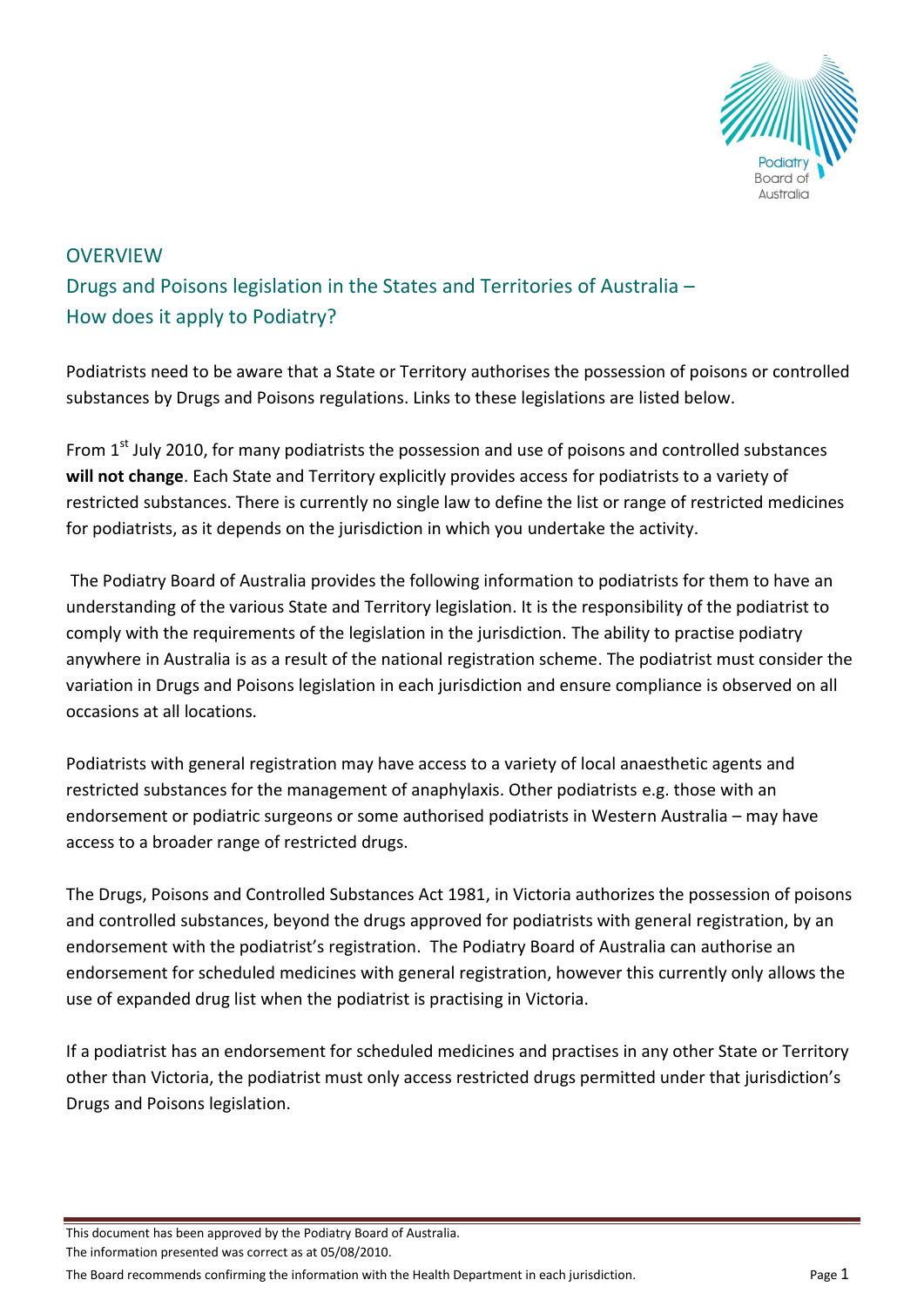

The Board recommends this paper be read in conjunction with other Board information papers listed on the website. These papers are -

The scheduled medicines authorisations in Drugs and Poisons regulations for:

- 1. PODIATRISTS WITH GENERAL REGISTRATION
- 2. PODIATRIC SURGEONS
- 3. WESTERN AUSTRALIAN GENERAL PODIATRISTS WHO ARE AUTHORISED TO USE AN EXTENDED RANGE OF RESTRICTED DRUGS
- 4. PODIATRISTS WITH GENERAL REGISTRATION AND ENDORSEMENT FOR SCHEDULED MEDICINES

#### (Attached below)

The following table provides links to the specific legislation in each State and Territory.

| <b>Jurisdiction</b>                                     | <b>Links to Drugs and Poisons legislation</b>                                                                                                                   |
|---------------------------------------------------------|-----------------------------------------------------------------------------------------------------------------------------------------------------------------|
| Queensland                                              | Health (Drugs and Poisons) Regulation 1996<br>http://www.legislation.qld.gov.au                                                                                 |
| <b>New South</b><br><b>Wales</b>                        | Poisons and Therapeutic Goods Regulation 2002<br>http://www.legislation.nsw.gov.au                                                                              |
| <b>Victoria</b>                                         | Drugs, Poisons and Controlled Substances Act 1981<br>http://www.legislation.vic.gov.au/                                                                         |
| <b>Tasmania</b>                                         | Poisons Act 1971<br>http://www.thelaw.tas.gov.au                                                                                                                |
| <b>Australian</b><br><b>Capital</b><br><b>Territory</b> | Medicines, Poisons and Therapeutic Goods Act 2008<br>http://www.legislation.act.gov.au                                                                          |
| <b>South</b><br><b>Australia</b>                        | <b>Controlled Substances (Poisons) Regulations 1996</b><br>http://www.legislation.sa.gov.au                                                                     |
| <b>Western</b><br><b>Australia</b>                      | Poisons Act 1964<br>http://www.slp.wa.gov.au/legislation/statutes.nsf/default.htm                                                                               |
| <b>Northern</b><br><b>Territory</b>                     | Poisons & Dangerous Drugs Act<br>http://www.dcm.nt.gov.au/strong_service_delivery/supportin<br>g government/current northern territory legislation databa<br>se |

This document has been approved by the Podiatry Board of Australia.

The information presented was correct as at 05/08/2010.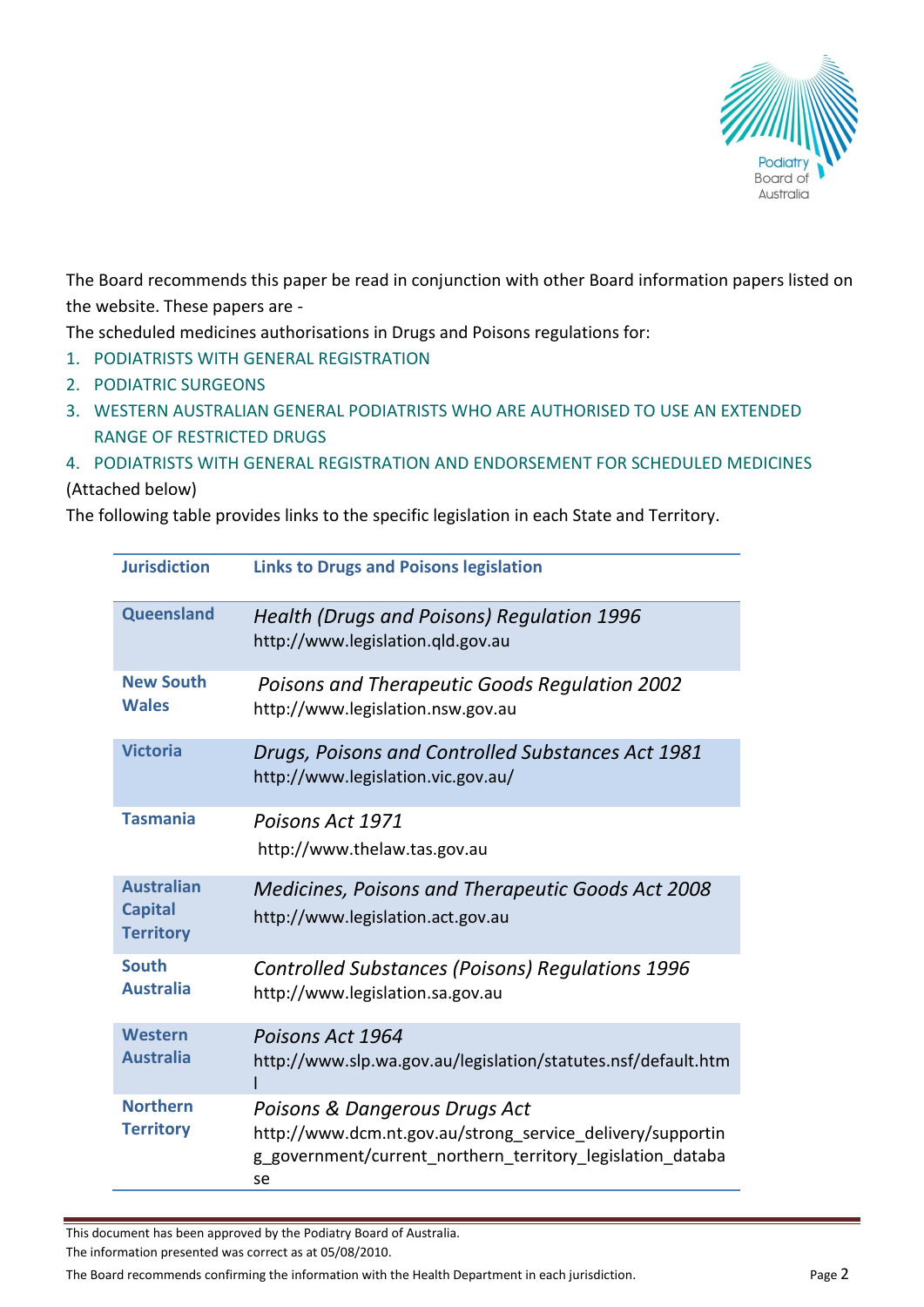

#### Contact information for Health Departments

| <b>Jurisdiction</b>                                     | <b>Website address</b>                                                                                                           |
|---------------------------------------------------------|----------------------------------------------------------------------------------------------------------------------------------|
| Queensland                                              | www.health.qld.gov.au/<br>Queensland Health Building<br>147-163 Charlotte Street<br>Brisbane Queensland 4000<br>PH: 07 3234 0111 |
| <b>New South</b><br><b>Wales</b>                        | www.health.nsw.gov.au/<br>73 Miller Street<br>North Sydney NSW 2060<br>PH: 02 9391 9000                                          |
| <b>Victoria</b>                                         | www.health.vic.gov.au/<br>Department of Health<br>50 Lonsdale Street<br>Melbourne, Victoria 3000<br>PH: 1300 253 942             |
| <b>Tasmania</b>                                         | www.dhhs.tas.gov.au/<br>Department of Health and Human Services<br>GPO Box 125<br>HOBART TAS 7001<br>PH: 1300 135 513            |
| <b>Australian</b><br><b>Capital</b><br><b>Territory</b> | www.health.act.gov.au/<br>Canberra Hospital<br>Yamba Drive,<br>GARRAN ACT 2605<br>PH: 13 2281                                    |
| <b>South</b><br><b>Australia</b>                        | www.health.sa.gov.au/<br>Citi Centre Building<br>11 Hindmarsh Square<br>Adelaide SA 5000<br>PH: 08 8226-6000                     |
| <b>Western</b><br><b>Australia</b>                      | www.health.wa.gov.au/<br>Department of Health<br>189 Royal Street<br>East Perth WA 6004<br>PH: 08 9222 4222                      |
| <b>Northern</b><br><b>Territory</b>                     | www.health.nt.gov.au/<br>87 Mitchell Street, Darwin, NT 0800<br>PH: (08) 8999 2400                                               |

This document has been approved by the Podiatry Board of Australia.

The information presented was correct as at 05/08/2010.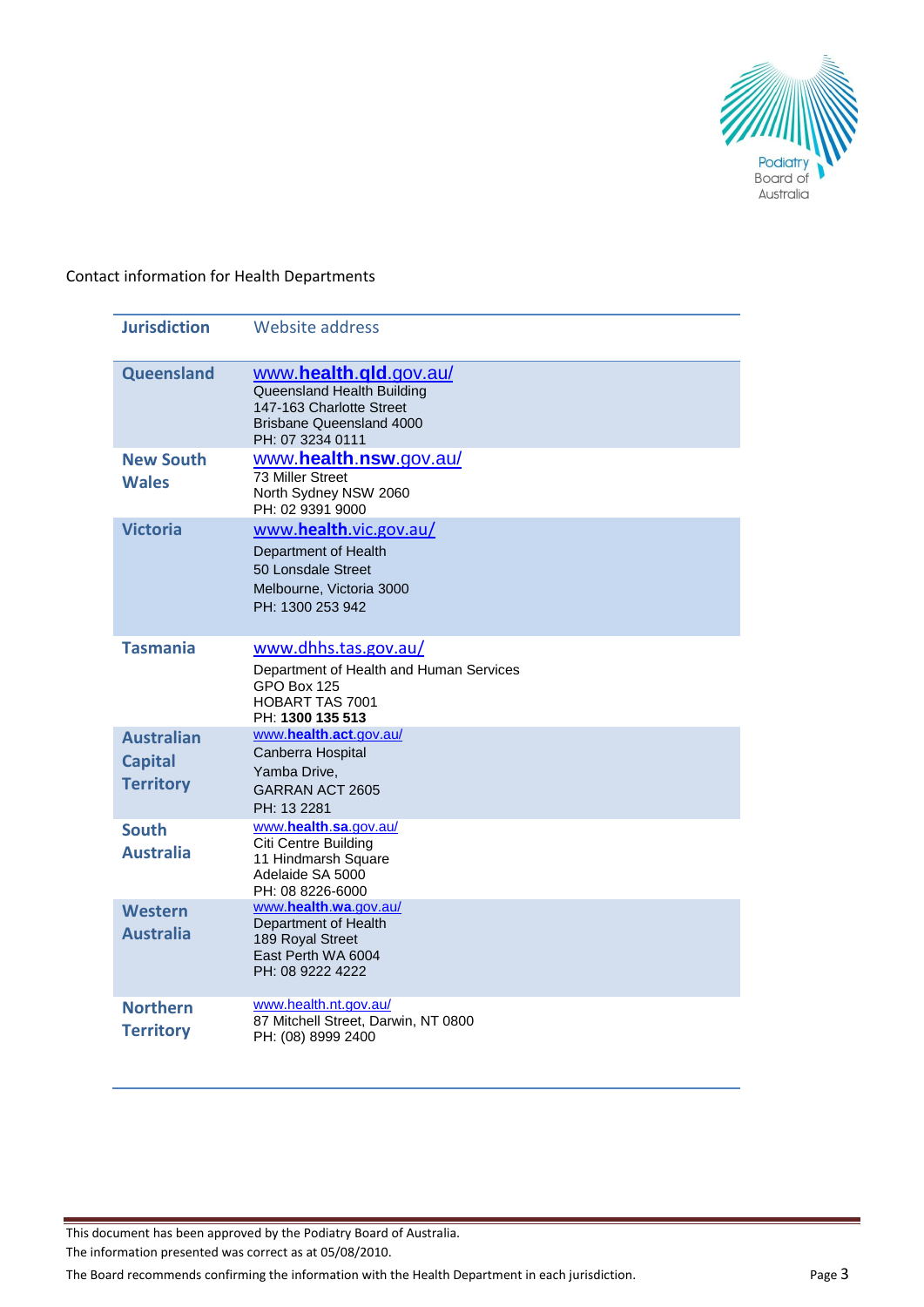

### **1. The scheduled medicines authorisations in Drugs and Poisons regulations for:**

### **PODIATRISTS WITH GENERAL REGISTRATION**

The following lists provide a guide for podiatrists with general registration to the restricted drugs and poisons that the podiatrist can access as authorized by the State and Territory legislations.

When practising podiatry, the podiatrist must only use the restricted drugs and poisons as defined by that State or territory legislation. Contact the State of Territory Health Departments for further information.

| <b>JURISDICTION</b>         | <b>PROVISIONS</b>                                                                                                                                                                           |  |  |
|-----------------------------|---------------------------------------------------------------------------------------------------------------------------------------------------------------------------------------------|--|--|
| <b>Australian</b>           | MEDICINES, POISONS AND THERAPEUTIC GOODS ACT 2008                                                                                                                                           |  |  |
| Capital<br><b>Territory</b> | <b>REG 350 Part 1.10</b>                                                                                                                                                                    |  |  |
|                             | Person authorised: Podiatrists                                                                                                                                                              |  |  |
|                             | Authorisation:                                                                                                                                                                              |  |  |
|                             | to the extent necessary to practise podiatry and, if employed, within the<br>scope of employment, do any of the following:                                                                  |  |  |
|                             | issue purchase orders and requisitions for adrenaline and local<br>(a)<br>anaesthetics;                                                                                                     |  |  |
|                             | (b)<br>obtain adrenaline and local anaesthetics;                                                                                                                                            |  |  |
|                             | possess adrenaline and local anaesthetics;<br>(c)                                                                                                                                           |  |  |
|                             | administer adrenaline and local anaesthetics.<br>(d)                                                                                                                                        |  |  |
| <b>New South</b>            | NSW Poisons and Therapeutic Goods Act 1966 No 31                                                                                                                                            |  |  |
| <b>Wales</b>                | A registered podiatrist is authorised to possess and use synthetic cocaine<br>substitutes (prepared for parenteral use) if required for use in connection<br>with the practice of podiatry. |  |  |

This document has been approved by the Podiatry Board of Australia.

The information presented was correct as at 05/08/2010.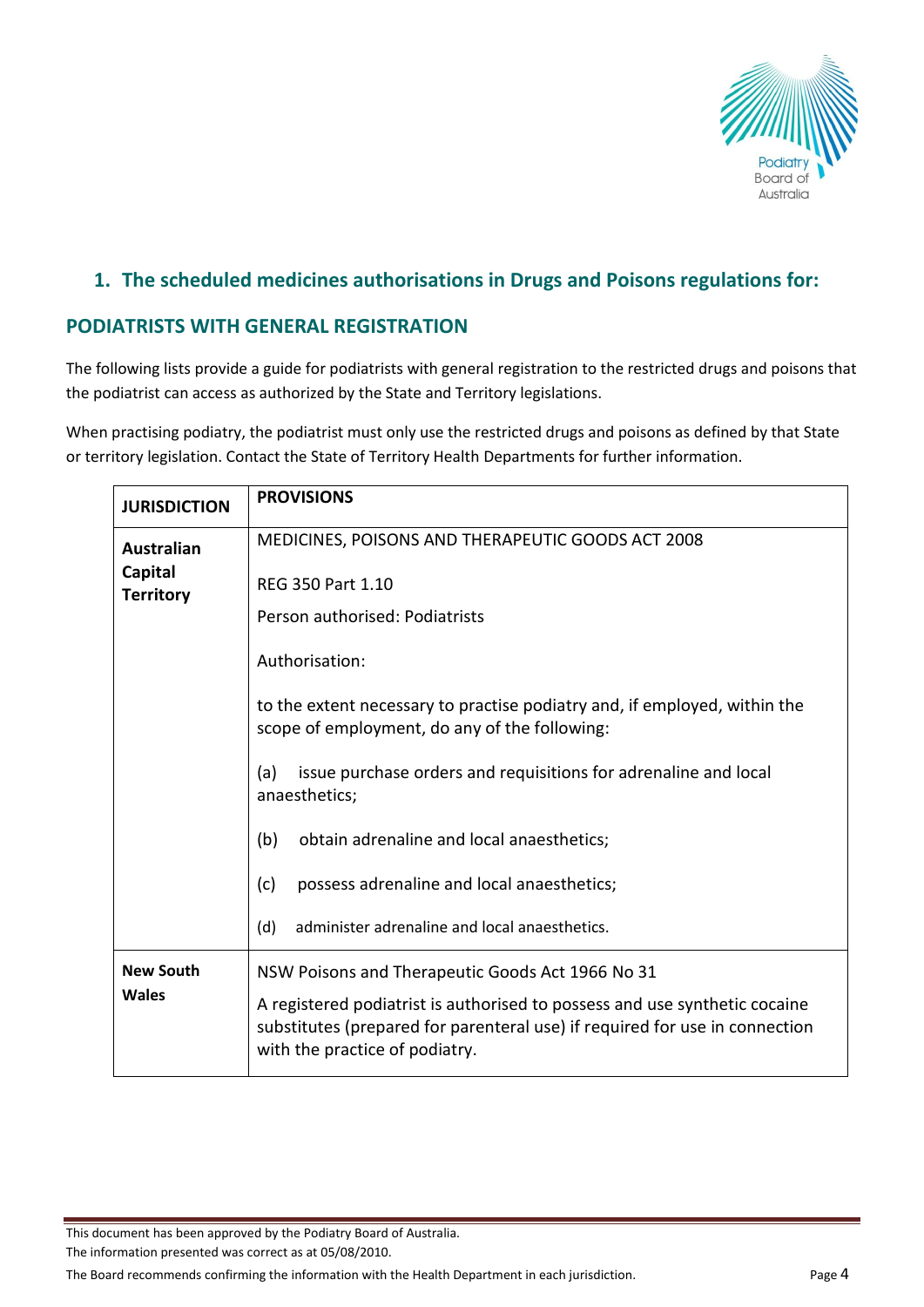

| Queensland | <b>HEALTH (DRUGS AND POISONS) REGULATION 1996</b>                                                                                                |
|------------|--------------------------------------------------------------------------------------------------------------------------------------------------|
|            | 172 Podiatrists                                                                                                                                  |
|            | To the extent necessary to practise podiatry, a podiatrist is authorised to -                                                                    |
|            | (a) obtain the following restricted drugs, other than when combined with<br>adrenalin or another vasoconstrictor drug--                          |
|            | (i) bupivacaine of a strength of 0.5% or less;                                                                                                   |
|            | (ii) levobupivacaine of a strength of 0.5% or less;                                                                                              |
|            | (iii) lignocaine of a strength of 2% or less;                                                                                                    |
|            | (iv) prilocaine of a strength of 2% or less; or                                                                                                  |
|            | (b) administer a restricted drug mentioned in paragraph (a), other than<br>when used together with adrenalin or another vasoconstrictor drug; or |
|            | (c) possess a restricted drug obtained under paragraph (a) at the place<br>where the podiatrist practises podiatry.                              |

The information presented was correct as at 05/08/2010.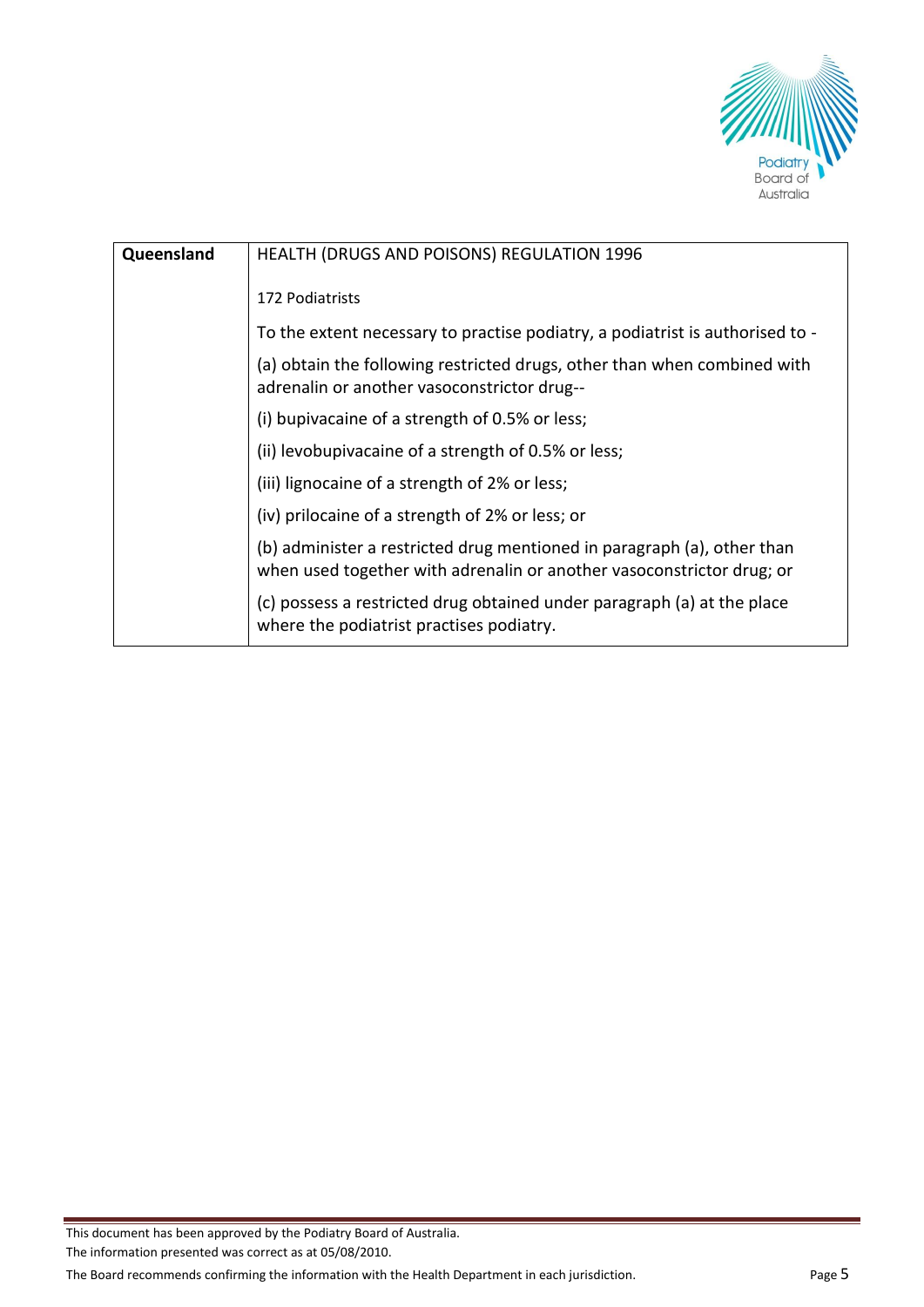

| <b>South Australia</b> | CONTROLLED SUBSTANCES ACT 1984 - SECT 18                                                            |
|------------------------|-----------------------------------------------------------------------------------------------------|
|                        | <b>CONTROLLED SUBSTANCES (POISONS) REGULATIONS 1996</b>                                             |
|                        | Podiatrist may only administer an S4 drug listed in clause 1 of Schedule I of<br>these regulations. |
|                        | Clause 1 of Schedule I - S4 drugs that a podiatrist may administer<br>(Regulation 28)               |
|                        | Amethocaine                                                                                         |
|                        | Amylocaine                                                                                          |
|                        | Benzocaine                                                                                          |
|                        | Bupivacaine                                                                                         |
|                        | <b>Butacaine</b>                                                                                    |
|                        | Butylaminobenzoate                                                                                  |
|                        | Cinchocaine                                                                                         |
|                        | Diperodon                                                                                           |
|                        | Etidocaine                                                                                          |
|                        | Lignocaine                                                                                          |
|                        | Mepivacaine                                                                                         |
|                        | Oxybuprocaine                                                                                       |
|                        | Prilocaine                                                                                          |
|                        | Procaine                                                                                            |
|                        | Proxymetacaine                                                                                      |

The information presented was correct as at 05/08/2010.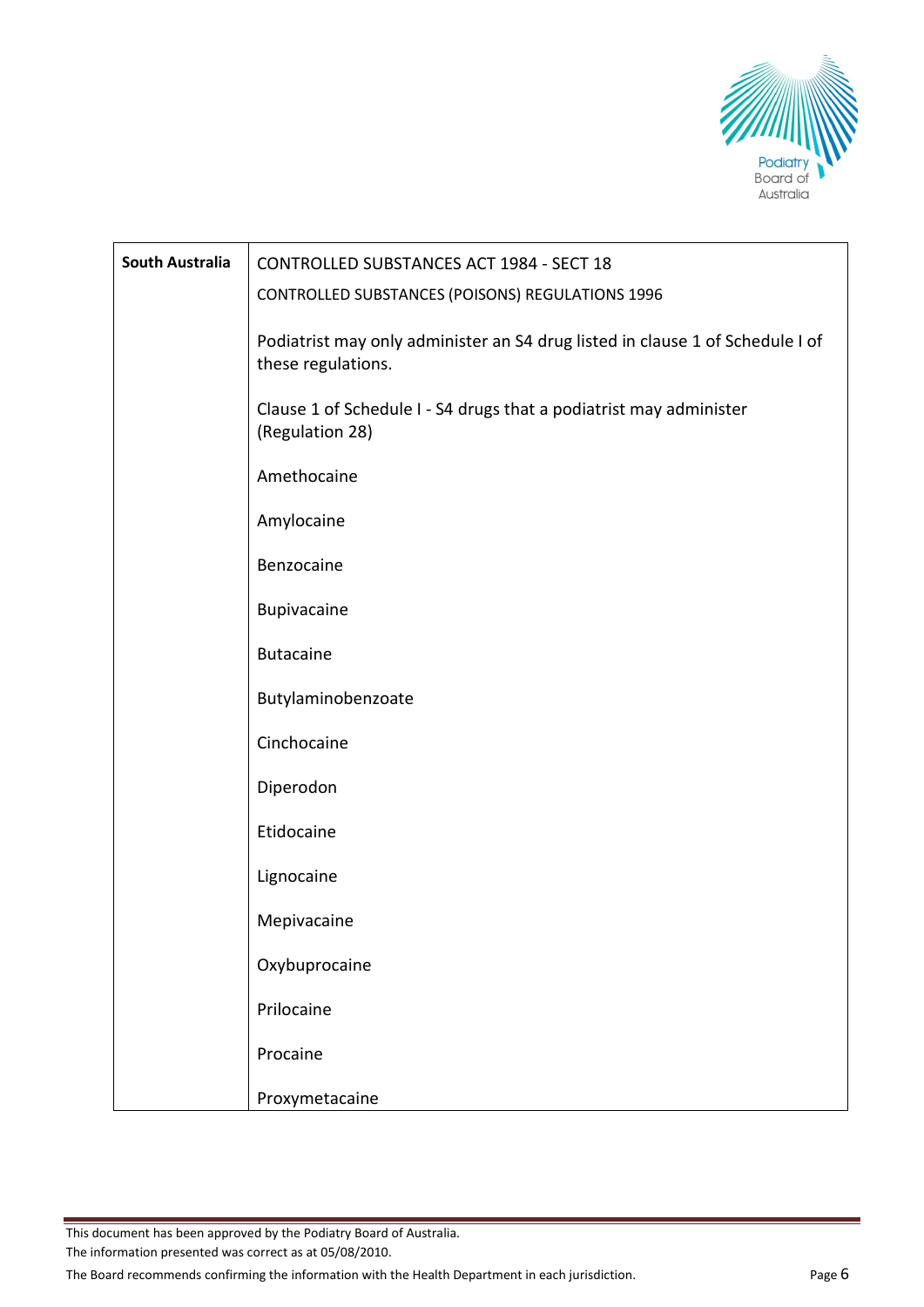

| <b>Tasmania</b>                     | POISONS ACT 1971 - SECT 25A                                                                                                                                                                                                                                                                                                                                                 |
|-------------------------------------|-----------------------------------------------------------------------------------------------------------------------------------------------------------------------------------------------------------------------------------------------------------------------------------------------------------------------------------------------------------------------------|
|                                     | (f) the administration to a person of a local anaesthetic included in Schedule<br>4 of the Poisons List by a person who is a registered podiatrist under the<br>Podiatrists Registration Act 1995 in the lawful practice of the profession of<br>podiatry                                                                                                                   |
| <b>Victoria</b>                     | Drugs, Poisons and Controlled Substances Regulations 2006 - Regulation<br>5(1)                                                                                                                                                                                                                                                                                              |
|                                     | Table part 2 Possession of Schedule 4 poisons, Schedule 8 poisons and<br>Schedule 9 poisons.                                                                                                                                                                                                                                                                                |
|                                     | The Secretary has given approval in general for a podiatrist registered under<br>the Health Practitioner Regulation National law and carrying on the lawful<br>practice of his or her profession to be in possession of, and administer, the<br>following Schedule 4 poisons in the practice of his or her profession for the<br>treatment of conditions of the human foot: |
|                                     | Local Anaesthetics-the following only:                                                                                                                                                                                                                                                                                                                                      |
|                                     | Lignocaine hydrochloride in preparations containing 2 percent or less<br>of lignocaine hydrochloride;                                                                                                                                                                                                                                                                       |
|                                     | Prilocaine hydrochloride in preparations containing 2 percent or less<br>of prilocaine hydrochloride                                                                                                                                                                                                                                                                        |
| Western                             | Poisons Regulations 1965                                                                                                                                                                                                                                                                                                                                                    |
| <b>Australia</b>                    | <b>Regulation 40</b>                                                                                                                                                                                                                                                                                                                                                        |
|                                     | All podiatrists are individually authorised to access and use a limited range<br>of local anaesthetics included in Schedule 4                                                                                                                                                                                                                                               |
|                                     | Lignocaine injection up to 2% in plain solution or containing adrenaline<br>1:200,000;                                                                                                                                                                                                                                                                                      |
|                                     | Mepivacaine injection in plain solution up to 2%;                                                                                                                                                                                                                                                                                                                           |
|                                     | Prilocaine injection up to 2% in plain solution or containing adrenaline<br>1:200,000;                                                                                                                                                                                                                                                                                      |
|                                     | Bupivacaine injection up to 0.5% in plain solution or containing adrenaline<br>1:200,000; and Ropivacaine injection up to 7.5mg/ml.                                                                                                                                                                                                                                         |
|                                     | Additionally: Podiatrists who have completed specific training have access to<br>methoxyflurane.                                                                                                                                                                                                                                                                            |
| <b>Northern</b><br><b>Territory</b> | No podiatry specific provisions                                                                                                                                                                                                                                                                                                                                             |

The information presented was correct as at 05/08/2010.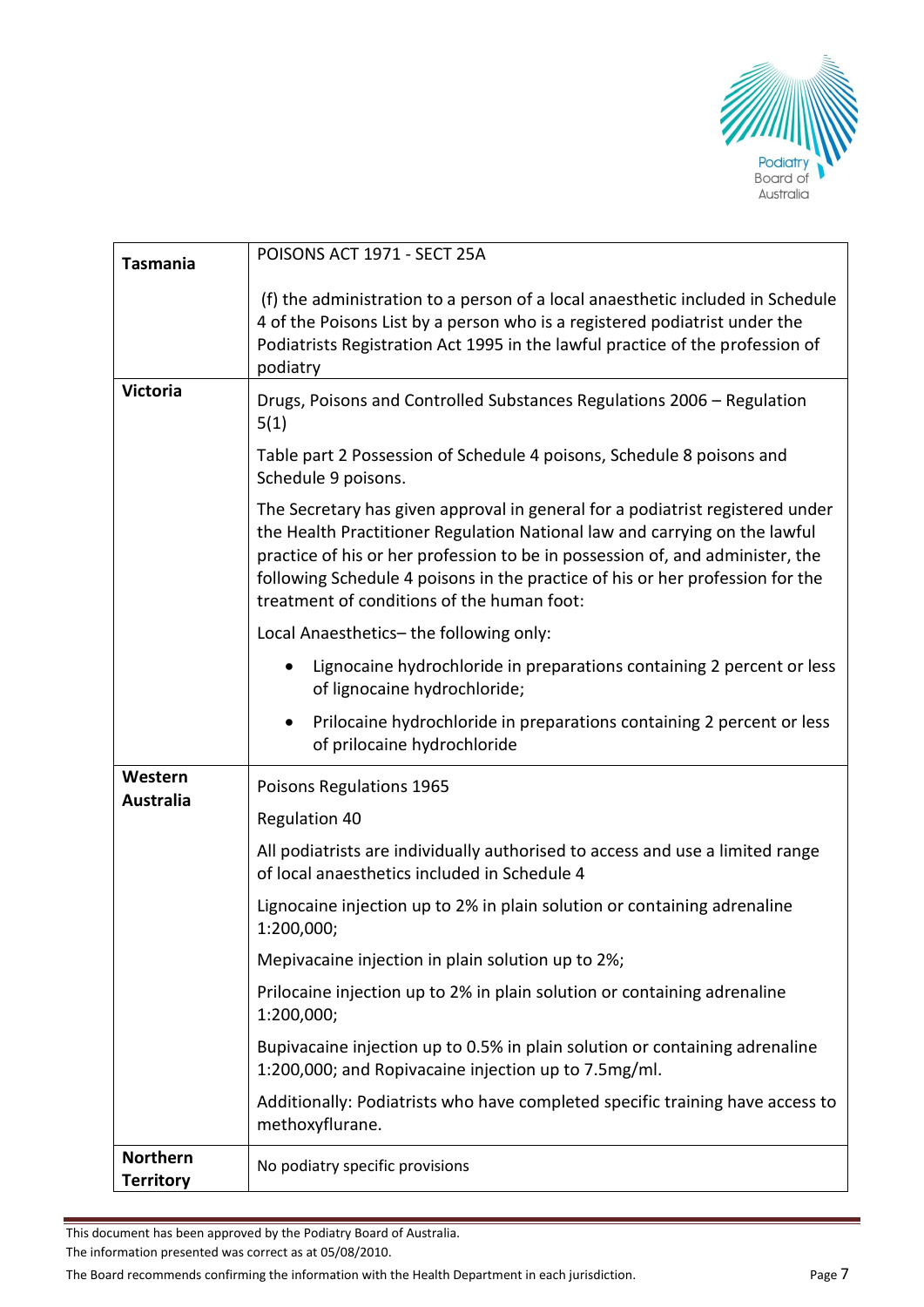

# **2. The scheduled medicines authorisations in Drugs and Poisons regulations for: PODIATRIC SURGEONS / surgical podiatrists**

### **Queensland, South Australia and Victoria**

| Queensland | Health (Drugs and Poisons) Regulation 1996 (Qld)                              |
|------------|-------------------------------------------------------------------------------|
|            |                                                                               |
|            | s 64A Surgical Podiatrists                                                    |
|            | (1) To the extent necessary to practise podiatry, a surgical podiatrist is    |
|            | authorised to-                                                                |
|            |                                                                               |
|            | (a) prescribe oxycodone (in short-acting form) as an oral preparation;        |
|            | (b) give someone, who may administer oxycodone (in short-acting form),        |
|            | a written instruction to administer the drug as an oral preparation.          |
|            | (2) A surgical podiatrist must not prescribe or give a written instruction to |
|            | administer more than 10 doses of 5mg each to a person for a relevant          |
|            | condition.                                                                    |
|            |                                                                               |
|            |                                                                               |
|            | s 172A Surgical podiatrists                                                   |
|            |                                                                               |
|            | To the extent necessary to practise podiatry, a surgical podiatrist is        |
|            | authorised to-                                                                |
|            | (a) obtain--                                                                  |
|            |                                                                               |
|            | (i) dexamethasone, for local injection only; or                               |
|            | (ii) ropivacaine of a strength of 1% or less; or                              |
|            |                                                                               |
|            | (b) administer a restricted drug mentioned in paragraph (a); or               |
|            | (c) possess a restricted drug mentioned in paragraph (a) at the place         |
|            | where the podiatrist practises podiatry; or                                   |
|            | (d) prescribe a restricted drug mentioned in appendix 2B, part 1, column      |
|            | 1, on the conditions mentioned opposite the drug in columns 2 and 3; or       |
|            |                                                                               |
|            | (e) give someone who may administer a restricted drug mentioned in            |
|            | appendix 2B, part 1, column 1, a written instruction to administer the        |

This document has been approved by the Podiatry Board of Australia.

The information presented was correct as at 05/08/2010.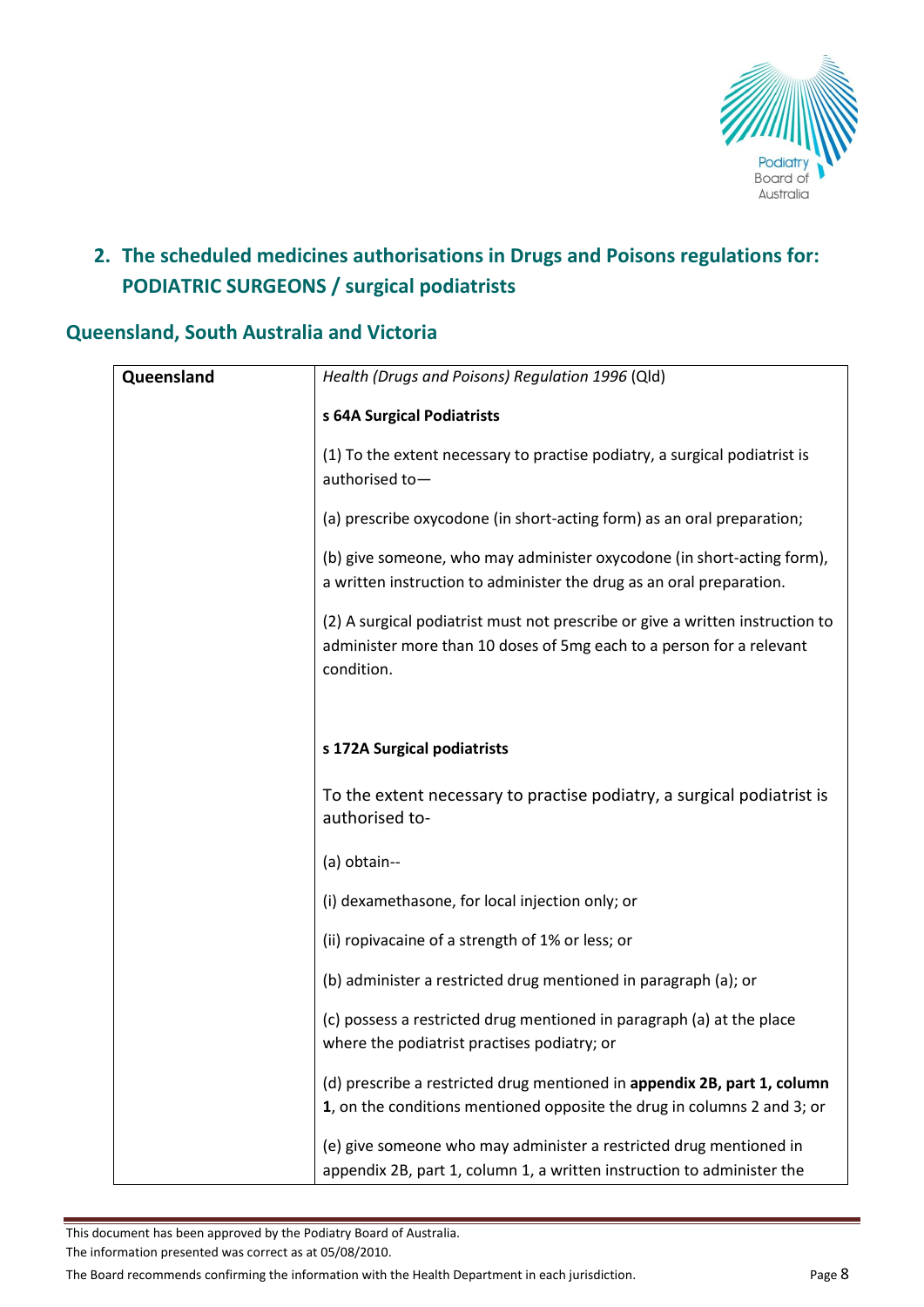

|                                                       |                     | drug on the conditions mentioned opposite the drug in columns 2 and 3.                                                                        |
|-------------------------------------------------------|---------------------|-----------------------------------------------------------------------------------------------------------------------------------------------|
| Appendix 2B                                           |                     |                                                                                                                                               |
| Column 1                                              | Column <sub>2</sub> | Column 3                                                                                                                                      |
| <b>Restricted Drugs</b>                               | Preparation<br>type | Total dosage for a person's condition                                                                                                         |
| amoxycillin or<br>amoxycillin with<br>clavulanic acid | oral                | not exceeding that usually required for a 10 day course of<br>treatment for the relevant condition                                            |
| cephalexin                                            | oral                | not exceeding that usually required for a 10 day course of<br>treatment for the relevant condition                                            |
| codeine                                               | oral                | not exceeding 20 doses for the relevant condition with each<br>dose being not more than 30mg in combination with each<br>500mg of paracetamol |
| diazepam                                              | oral                | not exceeding 10 doses of 5mg each for the relevant condition                                                                                 |
| diclofenac                                            | oral                | not exceeding that usually required for a 10 day course of<br>treatment for the relevant condition                                            |
| dicloxacillin                                         | oral                | not exceeding that usually required for a 10 day course of<br>treatment for the relevant condition                                            |
| doxycycline                                           | oral                | not exceeding that usually required for a 10 day course of<br>treatment for the relevant condition                                            |
| erythromycin                                          | oral                | not exceeding that usually required for a 10 day course of<br>treatment for the relevant condition                                            |
| ibuprofen                                             | oral                | not exceeding that usually required for a 10 day course of<br>treatment for the relevant condition                                            |
| metronidazole                                         | oral                | not exceeding that usually required for a 10 day course of<br>treatment for the relevant condition                                            |
| mupirocin                                             | topical             | not exceeding that usually required for a 10 day course of<br>treatment for the relevant condition                                            |
| naproxen                                              | oral                | not exceeding that usually required for a 10 day course of                                                                                    |

The information presented was correct as at 05/08/2010.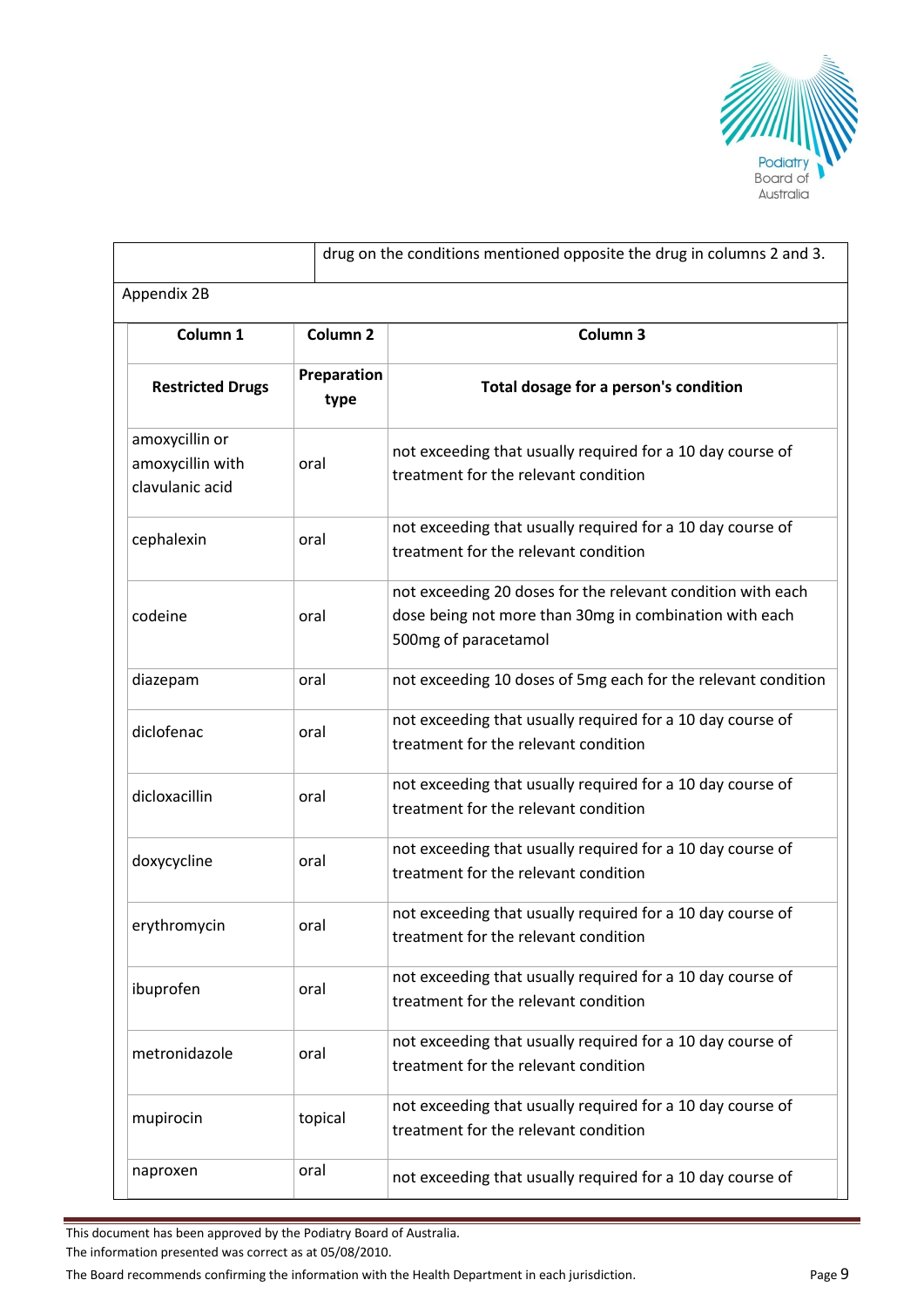

|                |                     | treatment for the relevant condition                                                                                                                   |
|----------------|---------------------|--------------------------------------------------------------------------------------------------------------------------------------------------------|
| roxithromycin  | oral                | not exceeding that usually required for a 10 day course of<br>treatment for the relevant condition                                                     |
| temazepam      | oral                | not exceeding 2 doses of 10mg each for the relevant condition                                                                                          |
| <b>Poisons</b> | Preparation<br>type | Total dosage for a person's condition                                                                                                                  |
| fexofenadine   | oral                | not exceeding that usually required for a 10 day course of<br>treatment for the relevant condition                                                     |
| hydrocortisone | topical             | not exceeding that usually required for a 10 day course of<br>treatment for the relevant condition with each dose being of a<br>strength of 1% or less |
| loratadine     | oral                | not exceeding that usually required for a 10 day course of<br>treatment for the relevant condition                                                     |
|                |                     | not exceeding that usually required for a 10 day course of                                                                                             |

*surgical podiatrist* means a podiatrist who is shown on the register kept under the Podiatrists Registration Act 2001, section 193, as holding a qualification in podiatric surgery.

| South<br><b>Australia</b> | <b>CONTROLLED SUBSTANCES (POISONS) REGULATIONS 1996 - SCHEDULE 10</b>                         |  |
|---------------------------|-----------------------------------------------------------------------------------------------|--|
|                           | The following S4 drugs may be prescribed, supplied or administered by a<br>podiatric surgeon: |  |
|                           | $1(a)$ as an oral preparation only —                                                          |  |
|                           | Amoxycillin                                                                                   |  |
|                           | Amoxycillin and clavulanic acid                                                               |  |

This document has been approved by the Podiatry Board of Australia.

The information presented was correct as at 05/08/2010.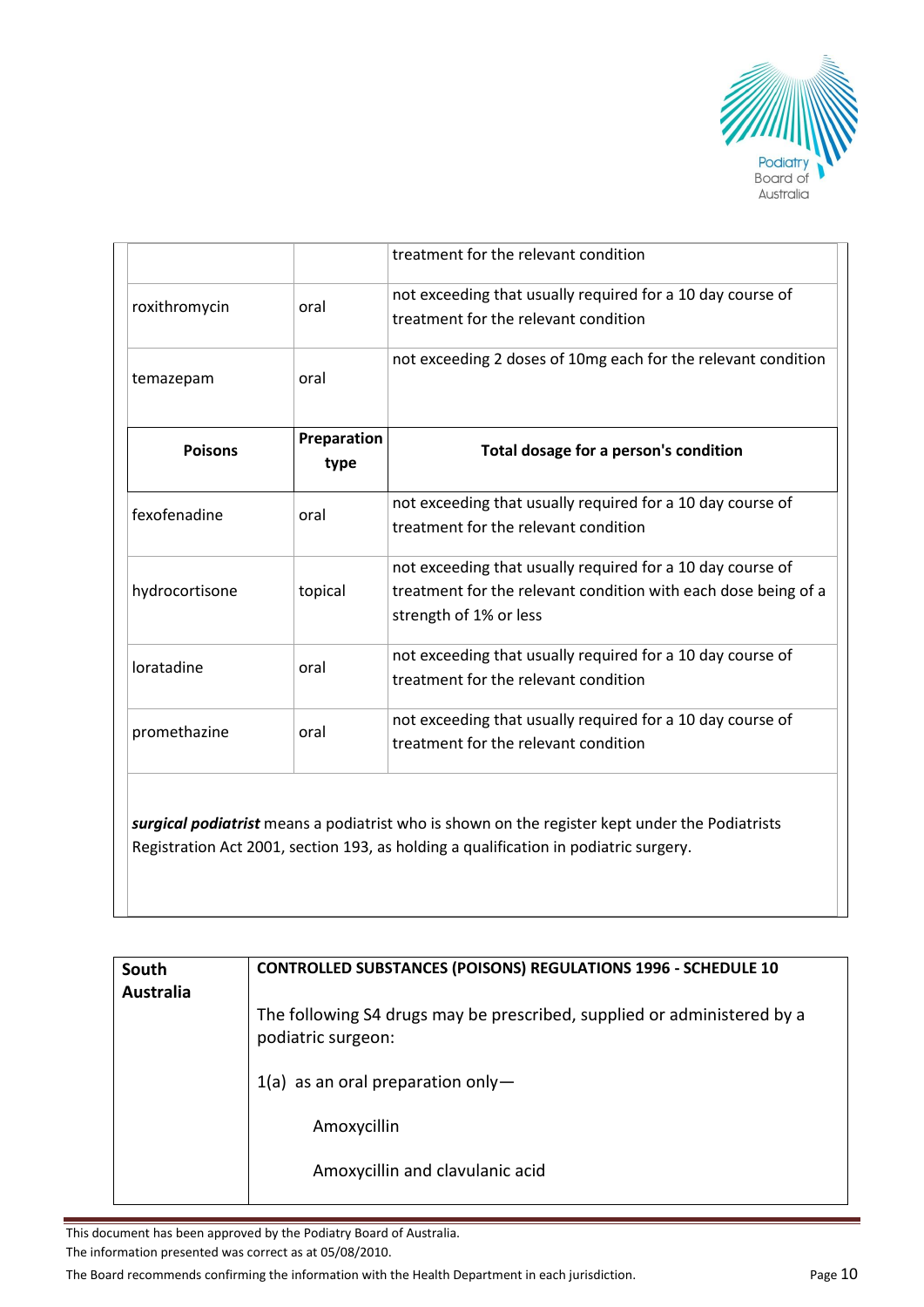

| Cephalexin                                                                           |
|--------------------------------------------------------------------------------------|
| Ciprofloxacin (when microbiological tests indicate it is the only<br>effective drug) |
| Codeine phosphate 30mg (in combination with paracetamol 500mg<br>only)               |
| Diazepam                                                                             |
| Diclofenac                                                                           |
| Doxycycline                                                                          |
| Erythromycin                                                                         |
| Flucloxacillin                                                                       |
| Loratidine                                                                           |
| Phenoxymethyl penicillin                                                             |
| Promethazine                                                                         |
| Roxithromycin                                                                        |
| Sulindac                                                                             |
| Temazepam;                                                                           |
| (b) as an oral preparation or as a suppository-                                      |
| Metronidazole                                                                        |
| Naproxen;                                                                            |
| (c) as a cream $-$                                                                   |
| Hydrocortisone cream 0.5 - 1%;                                                       |
| (d) as an ointment-                                                                  |
|                                                                                      |

The information presented was correct as at 05/08/2010.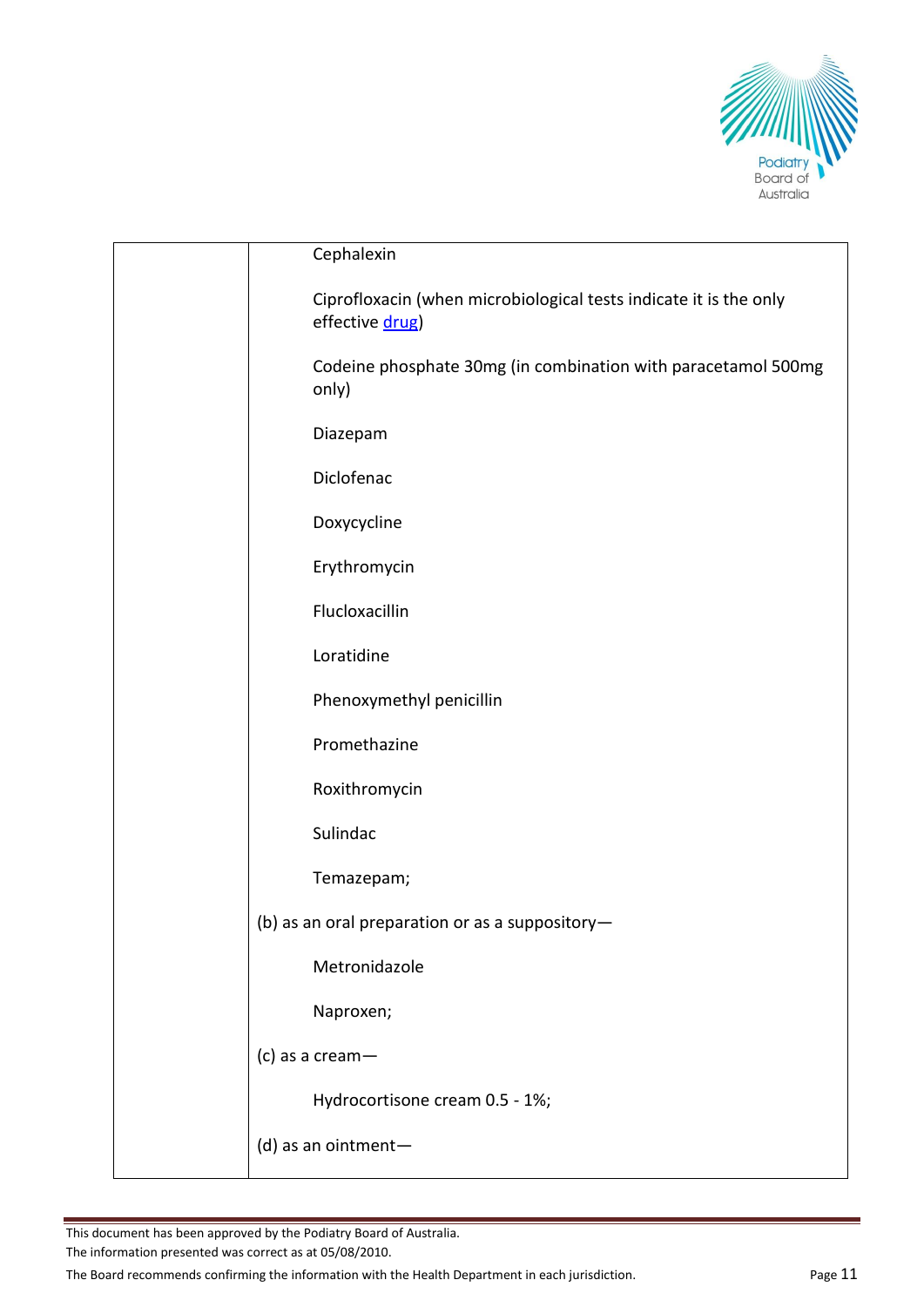

|                 | Mupiricin.                                                                                                                                                                                                                                                                                                                                     |
|-----------------|------------------------------------------------------------------------------------------------------------------------------------------------------------------------------------------------------------------------------------------------------------------------------------------------------------------------------------------------|
|                 | 2. The maximum quantity of an S4 drug S4 listed in clause 1 that may be<br>provided by a <b>podiatric surgeon</b> to any person, whether by direct supply or<br>prescription or both, in the course of treating that person for a particular<br>condition, is that usually required for 10 days' treatment of the condition<br>with that drug. |
| <b>Victoria</b> | Drugs, Poisons and Controlled Substances Regulations 2006<br>Refer to Podiatrists with General Registration and Endorsement for Scheduled<br>Medicines. Regulation 5(1) Table Part 2 applies to podiatrists with general<br>registration, including podiatric surgeons (see page 16 of this document).                                         |

The information presented was correct as at 05/08/2010.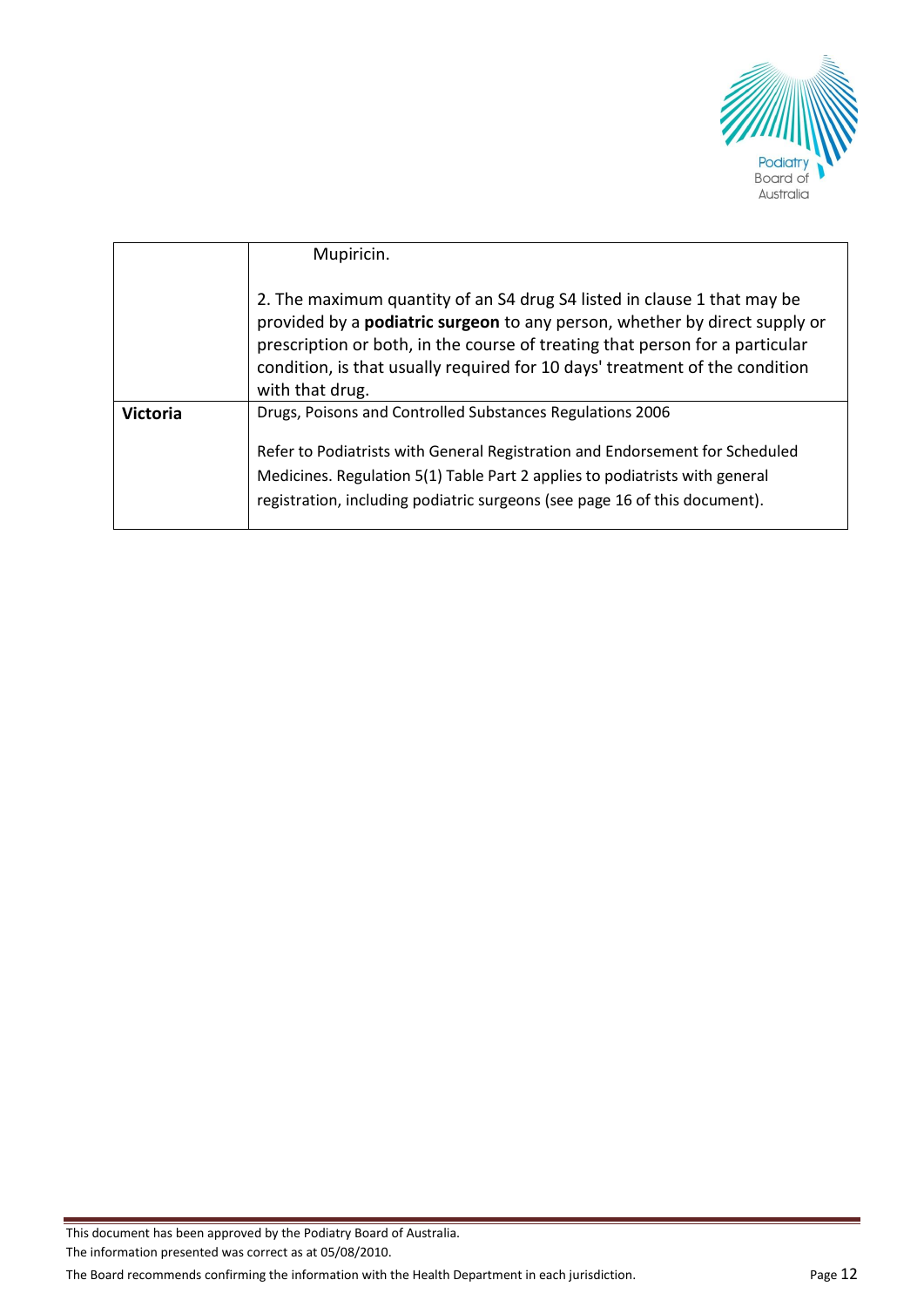

### **3. The scheduled medicines authorisations in Drugs and Poisons regulations for:**

WESTERN AUSTRALIAN GENERAL PODIATRISTS WHO ARE AUTHORISED TO USE AN EXTENDED RANGE OF RESTRICTED DRUGS [additional to the restricted drugs listed for general podiatrists]

| Western<br><b>Australia</b> | Regulation 40 of the Poisons Regulations 1965 allows the CEO of the Health<br>Department of Western Australia to authorise a person in writing to procure, in<br>accordance with subregulation (1a), a poison included in Schedule 4 to the extent<br>that it is required for the purpose of his profession or employment, but such<br>authority does not entitle any person to have in his possession any poison included<br>in Schedule 4 other than in accordance with these regulations or in any quantity<br>greater than is permitted by the CEO. |
|-----------------------------|---------------------------------------------------------------------------------------------------------------------------------------------------------------------------------------------------------------------------------------------------------------------------------------------------------------------------------------------------------------------------------------------------------------------------------------------------------------------------------------------------------------------------------------------------------|
|                             | The Health Department of Western Australia has provided the following advice<br>about authorisations granted to Western Australian podiatrists by the CEO, for<br>podiatrists who have the following qualifications:                                                                                                                                                                                                                                                                                                                                    |
|                             | Master of Science (Podiatry) from Curtin University of Technology<br>٠<br>Master of Podiatry from Curtin University of Technology<br>Doctor of Clinical Podiatry from the University of Western Australia<br>Master of Podiatric Medicine from the University of Western Australia<br>Bachelor of Podiatric Medicine from the University of Western Australia<br>These podiatrists request to the Department of Health and receive authority in<br>writing to procure the extended range of Schedule 4 medicines as follows:                            |
|                             | Amoxycillin with potassium Clavulanate - up to a ten day course of treatment per<br>patient                                                                                                                                                                                                                                                                                                                                                                                                                                                             |
|                             | Cephalexin - up to a ten day course of treatment per patient                                                                                                                                                                                                                                                                                                                                                                                                                                                                                            |
|                             | Dexamethasone Sodium Phosphate injection 4mg/ml - single administration per<br>patient                                                                                                                                                                                                                                                                                                                                                                                                                                                                  |
|                             | Diclofenac Sodium - up to 20 doses per patient                                                                                                                                                                                                                                                                                                                                                                                                                                                                                                          |
|                             | Erythromycin - up to a ten day course of treatment per patient                                                                                                                                                                                                                                                                                                                                                                                                                                                                                          |
|                             | Flucloxacillin - up to a twelve day course of treatment per patient, consisting of a six<br>day course which can be followed by a further six day course, if necessary,<br>following a consultation                                                                                                                                                                                                                                                                                                                                                     |
|                             | Lorazepam - one dose per patient                                                                                                                                                                                                                                                                                                                                                                                                                                                                                                                        |
|                             | Naproxen - up to 20 doses per patient                                                                                                                                                                                                                                                                                                                                                                                                                                                                                                                   |
|                             | Paracetamol 500mg with codeine phosphate 15mg per dose - up to 20 doses per<br>patient                                                                                                                                                                                                                                                                                                                                                                                                                                                                  |
|                             | Paracetamol 500 mg with codeine phosphate 30mg per dose - up to 20 doses per<br>patient                                                                                                                                                                                                                                                                                                                                                                                                                                                                 |
|                             | Additionally: Podiatrists who have completed specific training have access to                                                                                                                                                                                                                                                                                                                                                                                                                                                                           |

This document has been approved by the Podiatry Board of Australia.

The information presented was correct as at 05/08/2010.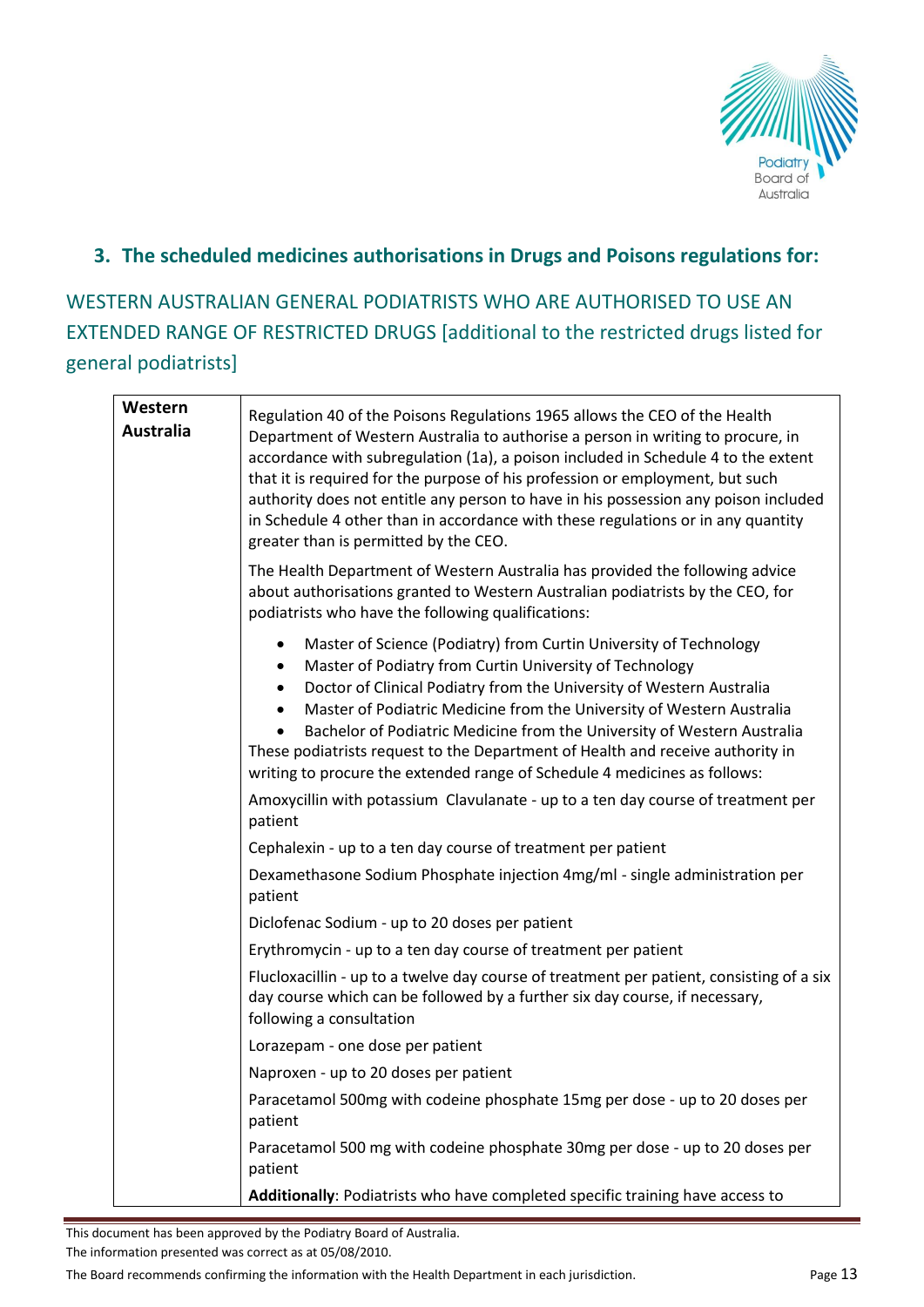

|  | $-$<br>''It. |
|--|--------------|
|--|--------------|

The information presented was correct as at 05/08/2010.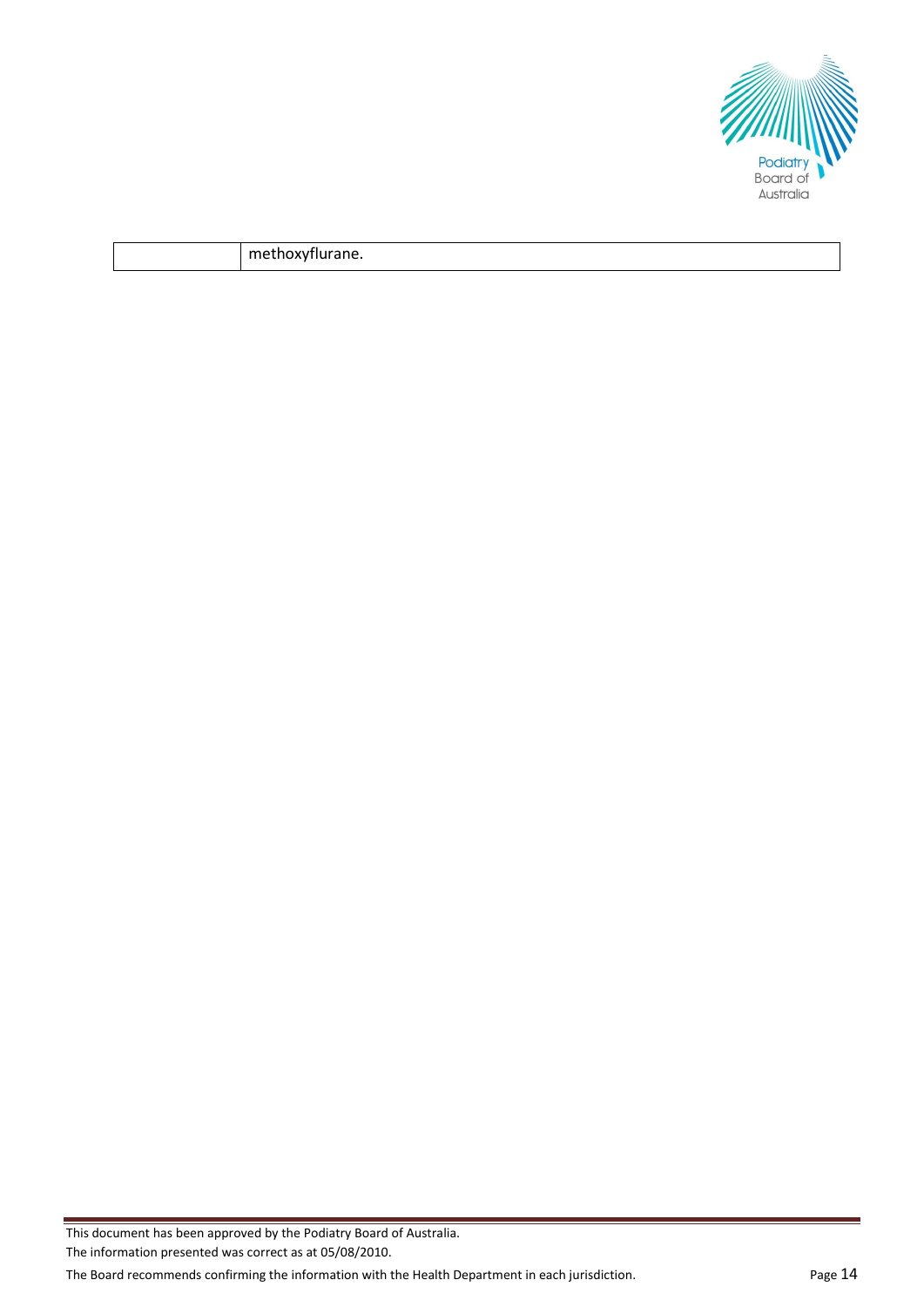

## **4. The scheduled medicines authorisations in Drugs and Poisons regulations for:**

## PODIATRISTS WITH GENERAL REGISTRATION AND ENDORSEMENT FOR SCHEDULED **MEDICINES**

Podiatrists need to be aware of which State(s) and Territory(s) authorize the possession of poisons or controlled substances by an endorsement for scheduled medicines with the podiatrist's registration.

From  $1<sup>st</sup>$  July 2010, a podiatrist's registration is determined by the Podiatry Board of Australia. The Podiatry Board of Australia determines the application and renewal of an endorsement for scheduled medicines.

The States that authorise the possession of poisons and controlled substances by an endorsement with the podiatrist's registration are Victoria and NSW.

| <b>Jurisdiction</b> | <b>Provisions</b>                                                                                                                                                                                                                                                                                                                                                                                                                                                                                                                                                                                                                                    |            |  |  |
|---------------------|------------------------------------------------------------------------------------------------------------------------------------------------------------------------------------------------------------------------------------------------------------------------------------------------------------------------------------------------------------------------------------------------------------------------------------------------------------------------------------------------------------------------------------------------------------------------------------------------------------------------------------------------------|------------|--|--|
| <b>NSW</b>          | In NSW this occurs under Part 3, Division 1 Section 17C Authorisation of possession, use,<br>supply or prescription of substances by podiatrists.                                                                                                                                                                                                                                                                                                                                                                                                                                                                                                    |            |  |  |
|                     | A podiatrist whose registration is endorsed under section 94 of the Health Practitioner<br>Regulation National Law as being qualified to possess, use, supply or prescribe a poison or<br>restricted substance is authorised to possess, use, supply or prescribe that poison or<br>restricted substance for the purposes of the practice of podiatry. The endorsement relates<br>to the scheduled medicines on the national list. The national list is included in the Board's<br>Guideline on Endorsement for Scheduled Medicines, commencing at page 8, titled "List of<br>approved drugs for endorsement" and found at www.podiatryboard.gov.au. |            |  |  |
| <b>VICTORIA</b>     | In Victoria, any registered podiatrist whose registration is endorsed under Section 94 of the Health                                                                                                                                                                                                                                                                                                                                                                                                                                                                                                                                                 |            |  |  |
|                     | Practitioner Regulation National Law is authorised to obtain and have in his or her possession and                                                                                                                                                                                                                                                                                                                                                                                                                                                                                                                                                   |            |  |  |
|                     | to use, sell or supply any Schedule 2, 3 or 4 poison approved by the Minister and specified in the                                                                                                                                                                                                                                                                                                                                                                                                                                                                                                                                                   |            |  |  |
|                     | endorsement, in the lawful practice of his or her profession as a registered podiatrist, as follows:                                                                                                                                                                                                                                                                                                                                                                                                                                                                                                                                                 |            |  |  |
|                     | <b>Schedule 2 Poisons</b>                                                                                                                                                                                                                                                                                                                                                                                                                                                                                                                                                                                                                            | Limitation |  |  |
|                     | Amorolfine                                                                                                                                                                                                                                                                                                                                                                                                                                                                                                                                                                                                                                           |            |  |  |
|                     | Aspirin                                                                                                                                                                                                                                                                                                                                                                                                                                                                                                                                                                                                                                              |            |  |  |
|                     | Bifonazole                                                                                                                                                                                                                                                                                                                                                                                                                                                                                                                                                                                                                                           |            |  |  |
|                     | Clotrimazole                                                                                                                                                                                                                                                                                                                                                                                                                                                                                                                                                                                                                                         |            |  |  |
|                     | Codeine                                                                                                                                                                                                                                                                                                                                                                                                                                                                                                                                                                                                                                              |            |  |  |

This document has been approved by the Podiatry Board of Australia.

The information presented was correct as at 05/08/2010.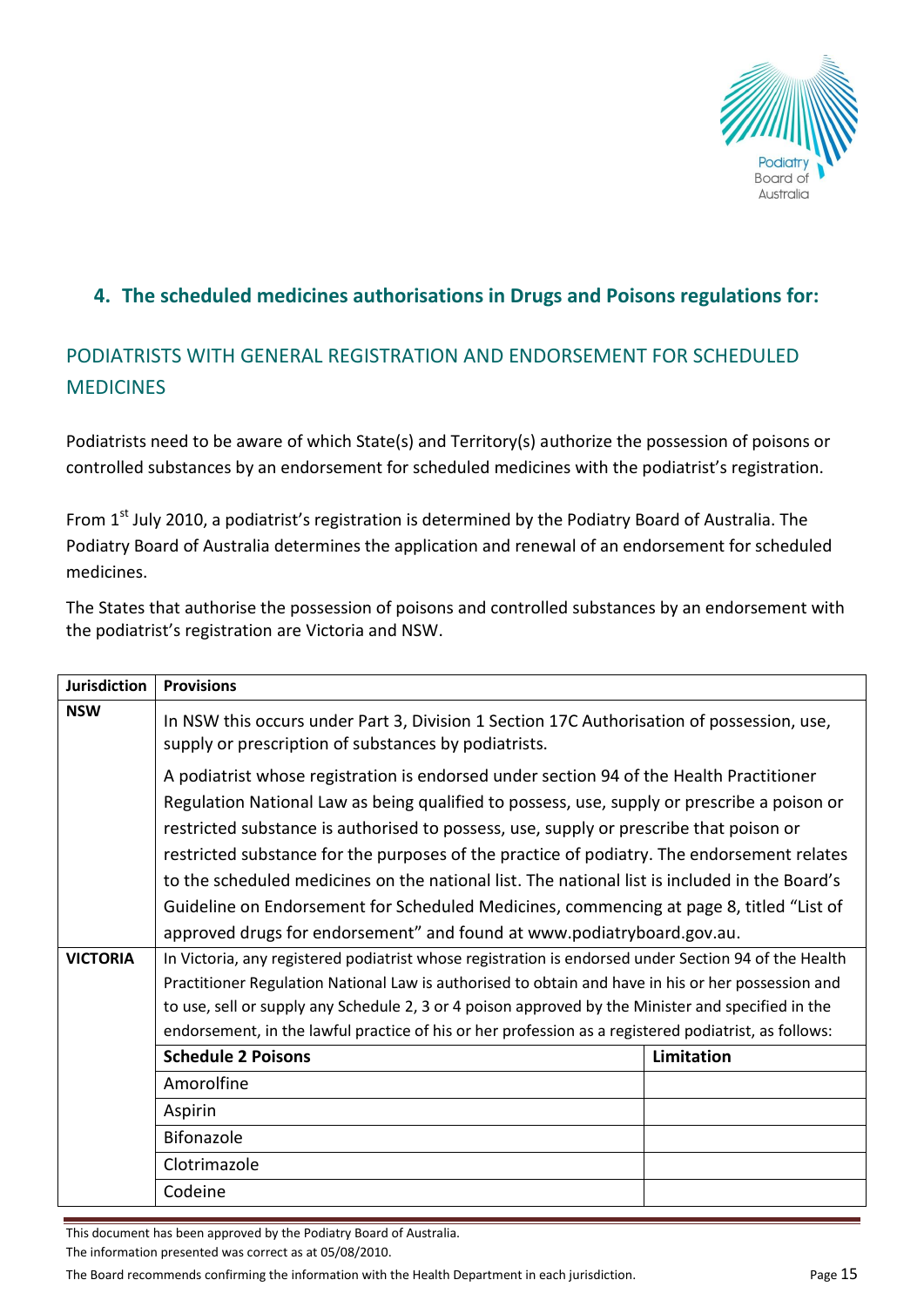

|  | Desloratidine                             |  |
|--|-------------------------------------------|--|
|  | Diclofenac                                |  |
|  | Econazole                                 |  |
|  | Hydrocortisone and Hydrocortisone acetate |  |
|  | Ibuprofen                                 |  |
|  | Ketoconazole                              |  |
|  | Lignocaine                                |  |
|  | Miconazole                                |  |
|  | Nystatin                                  |  |
|  | Paracetamol                               |  |
|  | Prilocaine                                |  |
|  | Terbinafine                               |  |
|  | <b>Schedule 3 Poisons</b>                 |  |
|  | Amorolfine                                |  |
|  | Codeine                                   |  |
|  | Diclofenac                                |  |
|  | Hydrocortisone and Hydrocortisone Acetate |  |
|  | Ibuprofen                                 |  |
|  | Promethazine                              |  |
|  | <b>Schedule 4 Poisons</b>                 |  |
|  | Adrenaline                                |  |
|  | Amoxycillin                               |  |
|  | Aspirin                                   |  |
|  | Betamethasone                             |  |
|  | Bupivacaine                               |  |
|  | Celecoxib                                 |  |
|  | Cephalexin                                |  |
|  | Clavulanic Acid                           |  |
|  | Clindamycin                               |  |
|  | Codeine                                   |  |
|  | Colchicine                                |  |
|  | Desloratidine                             |  |
|  | Desonide                                  |  |
|  | Dexamethasone                             |  |
|  | Diclofenac                                |  |
|  | Dicloxacillin                             |  |

The information presented was correct as at 05/08/2010.